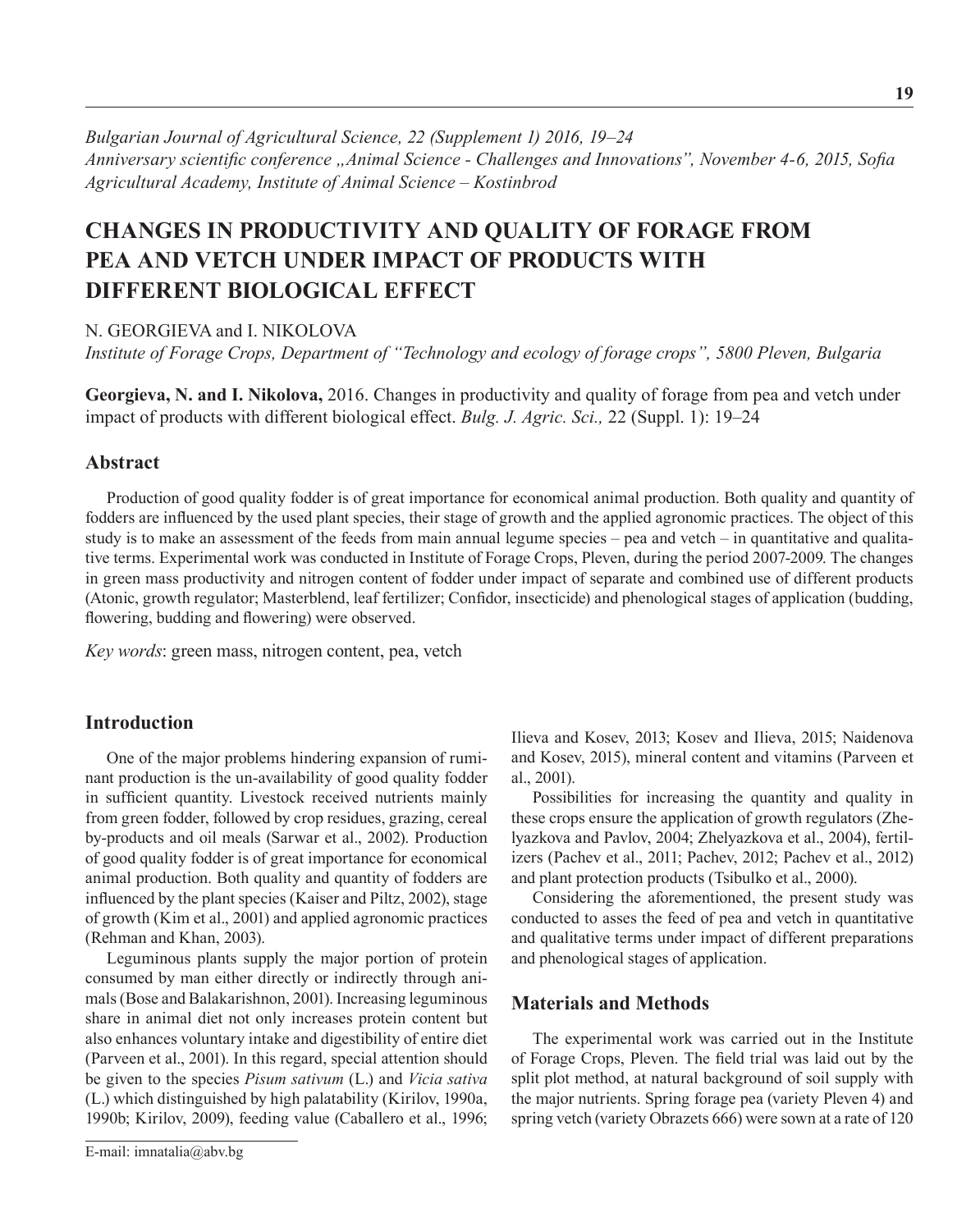and 220 seeds per m-**<sup>2</sup>** respectively. The effects of the growth stimulant Atonic applied at a dose of  $0.06$  l.da<sup>-1</sup>, the combined leaf fertilizer Masterblend at a dose of 160 g.da<sup>-1</sup> and the insecticide Confidor 70 WG at a dose of 15 g.da<sup>-1</sup> were studied when used separate or in combinations.

Atonic contains 0.2% sodium orthonitro-phenolate, 0.3% sodium-paranitro-phenolate and 0.1% sodium-5-nitroguaicol.

Masterblend contains 20% nitrogen (6.22% nitrate + 3.88% ammonia + 9.90% urea), 20% soluble phosphorus  $(P_2O_5)$ , 20% soluble potassium (K<sub>2</sub>O) and minor elements (B, Cu, Fe, Mn, Mo, Zn, Mg).

Confidor 70 WG (700  $g.kg^{-1}$  imidacloprid) belongs to the group of chloronicotinyl insecticides and is active in a great number of sucking and stinging insects. Thielert (2006) found that foliar applications accelerated plant development, increased aboveground and root biomass and yield was 60 % higher even in the absence of attack by insects.

Variants of the trial were: control (untreated); Atonic; Masterblend; Atonic with Masterblend; Confidor; Confidor with Atonic; Confidor with Atonic with Masterblend; Confidor with Masterblend. The treatments were conducted as follows: at budding stage (once), at flowering (once), at budding and flowering (twice).

The population density of insect pests was reported once per week by mowing with an entomological net. The green mass was harvested at milk ripeness of lowest pods. The nitrogen content was determined by Kjeldahl method (OMA, 1990).

The obtained data were processed by the method of variance analysis with programmed product Statgraphics Plus for Windows Vers. 2. 1.

# **Results and Discussion**

Average for the three-year experimental period in terms of the control variant, the spring pea and vetch formed respectively 22035.56 and 12408.89 kg.ha<sup>-1</sup> green mass (Table 1). The separate use of Atonic, Masterblend and Confidor had a possitive influence on the productivity of both crops with differences (average for the different stages of application) from 6.6, 17.5 and 21.0% in pea and respectively 9.0, 20.3 and 22.7% in vetch in comparison with the control. It is obvious the more favourable impact of the combined leaf fertilizer on the vegetative development of plants compared to that of the growth stimulator, which is determined by the rich content of macro and micronutrients. The increment of yield after treatment with the insecticide Confidor was essential. It is result of its protective effect in respect to pest insects and stimulating action on development of above ground mass, observed by other authors regarding to Confidor (Thielert, 2006).

Combined application of Atonic, Masterblend and Confidor in different combinations was related to increased effectiveness of the products and synergistic action. The increment in the amount of formed biomass after combined treatment in spring pea was in limits from 20.2 to 25.3% and from 21.9 to 27.3% in vetch. Differences to the control were statistically significant at the combined applications as well as at separate applications (with exception of separate applications of Atonic at budding and at flowering). Vetch showed a greater responsiveness to application of the products, which are objects of the present study. Probably one of the reasons for that is the greater leaf (assimilating) surface in spring vetch, variety Obrazets 666, at the moment of treatment, compared to that of spring pea, variety Pleven 4 (Ivanov and Kirilov, 2010). The combination with the most favourable effect on green mass productiveness in pea was Masterblend + Confidor, while in vetch was Atonic + Confidor.

The changes in forage productiveness were determined not only by used products but also by the phenological stage of application. The treatment at flowering stage provided 13660.00 and 24451.11 kg.ha-1 green mass respectively in spring vetch and pea as these amounts were by 6.9 and 4.5% lower than the ones obtained at budding stage. The differences between two stages were significant only at combined treatment of spring vetch. Logically, the twice treatment at budding and flowering had the highest positive effect on plant productivity as the difference in comparison to the single treatment was 11% on average.

As a whole, irrespective of the kind of product and the phase of its application, the changes in the green mass productivity after use of Atonic, Masterblend and Confidor were stronger pronounced in spring vetch (VC=10.3) and weaker pronounced in spring pea (VC=8.5).

The nitrogen content is determinant for the quality of forage crops. Its varying in the conditions of experiment was substantial and it was in the limits of  $22.1-30.3$  g.kg<sup>-1</sup> in pea and  $23.6-$ 30.5 g.kg-1 forage mass in spring vetch (Table 2). The treatment with products with different biological effect in spring vetch in all stages of application (with exception of the treatment with Atonic at budding stage) led to lowering in the nitrogen content of forage mass with a value of 7.4% averagely. The differences compared to the control were with lower values under the separate use of the products and higher when they are applied as mixtures. Regarding the phases of product's application, it was established that there was more significant lowering in twotime treatment at budding and flowering, which is in a correspondence with the larger quantities of biomass received at these variants. The data is a confirmation of the negative cor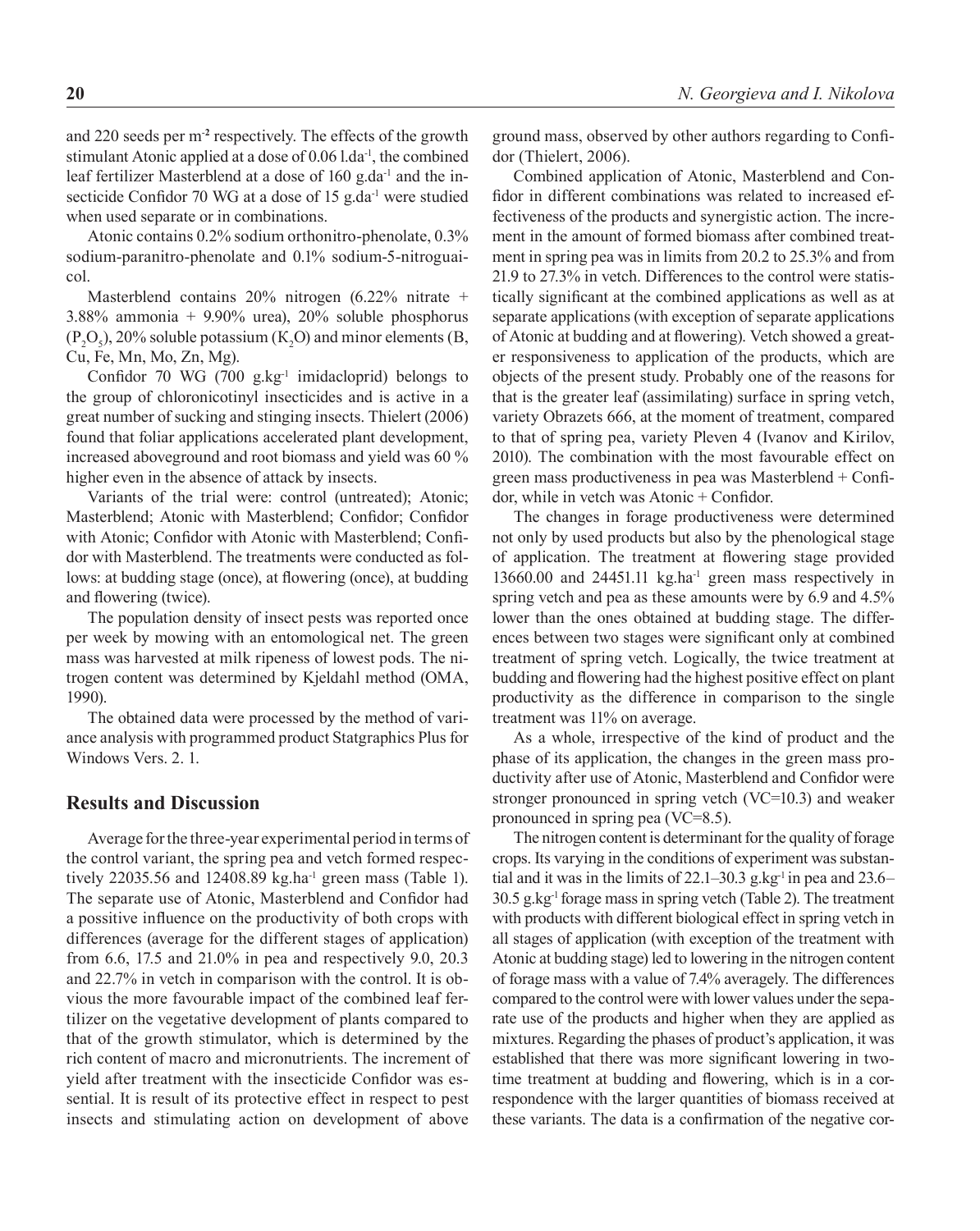**Table 1**

**Productivity in spring pea and vetch after treatment with Atonic, Masterblend and Confidor 70 WG** 

| Variants                                                                                                                                         | Stages of<br>treatment | Pea green mass,<br>$kg$ .ha <sup>-1</sup> |              | kg.ha <sup>1</sup> | Vetch green mass, |  |  |
|--------------------------------------------------------------------------------------------------------------------------------------------------|------------------------|-------------------------------------------|--------------|--------------------|-------------------|--|--|
|                                                                                                                                                  | $\mathbf b$            | 21964.44                                  | a            | 12302.22           | a                 |  |  |
|                                                                                                                                                  | $b+f$                  | 22506.67                                  | a            | 13013.33           | a                 |  |  |
|                                                                                                                                                  | $\mathbf{f}$           | 21635.56                                  | a            | 11911.11           | a                 |  |  |
|                                                                                                                                                  | average                | 22035.56                                  |              | 12408.89           |                   |  |  |
|                                                                                                                                                  | $\mathbf b$            | 23155.56                                  | a            | 13306.67           | $\mathbf{a}$      |  |  |
|                                                                                                                                                  | $b+f$                  | 24666.67                                  | b            | 14648.89           | $\mathbf b$       |  |  |
|                                                                                                                                                  | $\mathbf{f}$           | 22666.67                                  | ab           | 12657.78           | a                 |  |  |
|                                                                                                                                                  | average                | 23496.30                                  |              | 13537.78           |                   |  |  |
|                                                                                                                                                  | $\mathbf b$            | 25688.89                                  | $\mathbf b$  | 14782.22           | $\mathbf b$       |  |  |
|                                                                                                                                                  | $b + f$                | 27573.33                                  | $\mathbf c$  | 16382.22           | $\mathbf{C}$      |  |  |
|                                                                                                                                                  | f                      | 24480.00                                  | bc           | 13671.11           | bc                |  |  |
| Control<br>Atonic<br>Masterblend<br>Atonic+Masterblend<br>Confidor<br>Atonic+Confidor<br>Atonic+<br>Masterblend+Confidor<br>Masterblend+Confidor | average                | 25914.07                                  |              | 14945.19           |                   |  |  |
|                                                                                                                                                  | $\mathbf b$            | 26328.89                                  | $\mathbf b$  | 15022.22           | $\mathbf b$       |  |  |
|                                                                                                                                                  | $b+f$                  | 28346.67                                  | de           | 16640.00           | cd                |  |  |
|                                                                                                                                                  | f                      | 24817.78                                  | $\mathbf c$  | 13786.67           | cd                |  |  |
|                                                                                                                                                  | average                | 26497.78                                  |              | 15149.63           |                   |  |  |
|                                                                                                                                                  | $\mathbf b$            | 26497.78                                  | bc           | 14888.89           | $\mathbf b$       |  |  |
|                                                                                                                                                  | $b + f$                | 28275.56                                  | de           | 16684.44           | cde               |  |  |
|                                                                                                                                                  | $\mathbf{f}$           | 25226.67                                  | $\mathbf c$  | 14160.00           | cde               |  |  |
|                                                                                                                                                  | average                | 26666.67                                  |              | 15244.44           |                   |  |  |
|                                                                                                                                                  | $\mathbf b$            | 27262.22                                  | $\mathbf c$  | 15733.33           | $\mathbf b$       |  |  |
|                                                                                                                                                  | $b + f$                | 28862.22                                  | de           | 17253.33           | e                 |  |  |
|                                                                                                                                                  | $\mathbf f$            | 25813.33                                  | $\mathbf{C}$ | 14471.11           | $\mathbf c$       |  |  |
| $\overline{\text{LSD}}_{\underline{0.05\%}}$                                                                                                     | average                | 27312.59                                  |              | 15819.26           |                   |  |  |
|                                                                                                                                                  | $\mathbf b$            | 25617.78                                  | $\mathbf b$  | 15315.56           | $\mathbf b$       |  |  |
|                                                                                                                                                  | $b + f$                | 27413.33                                  | $\mathbf c$  | 16648.89           | cd                |  |  |
|                                                                                                                                                  | $\mathbf{f}$           | 24986.67                                  | $\mathbf c$  | 14320.00           | de                |  |  |
|                                                                                                                                                  | average                | 26005.93                                  |              | 15428.15           |                   |  |  |
|                                                                                                                                                  | $\mathbf b$            | 27573.33                                  | $\mathbf c$  | 15502.22           | $\mathbf b$       |  |  |
|                                                                                                                                                  | $b + f$                | 29288.89                                  | e            | 17084.44           | de                |  |  |
|                                                                                                                                                  | $\mathbf f$            | 25982.22                                  | $\mathbf{C}$ | 14302.22           | de                |  |  |
|                                                                                                                                                  |                        |                                           |              |                    |                   |  |  |
|                                                                                                                                                  | average                | 27614.81                                  |              | 15629.63           |                   |  |  |

Legend:  $b$  – stage of budding,  $f$  – stage of flowering,  $b$ + $f$  – stage of budding and flowering

relation dependency between the quantity and quality of crop production pointed by Stancheva (2000).

In spring pea, the tendency of change in nitrogen content under the influence of the used products was not one-way. The separate use of Atonic, Masterblend and Confidor as well as the combination of Atonic + Masterblend at budding stage was related to increase in the quantity of nitrogen from 2.6 to 10.6%. For all other variants the change in nitrogen content was in the direction of decrease with 9.4% averagely. For both crops decrease in the quality of the forage in relation to the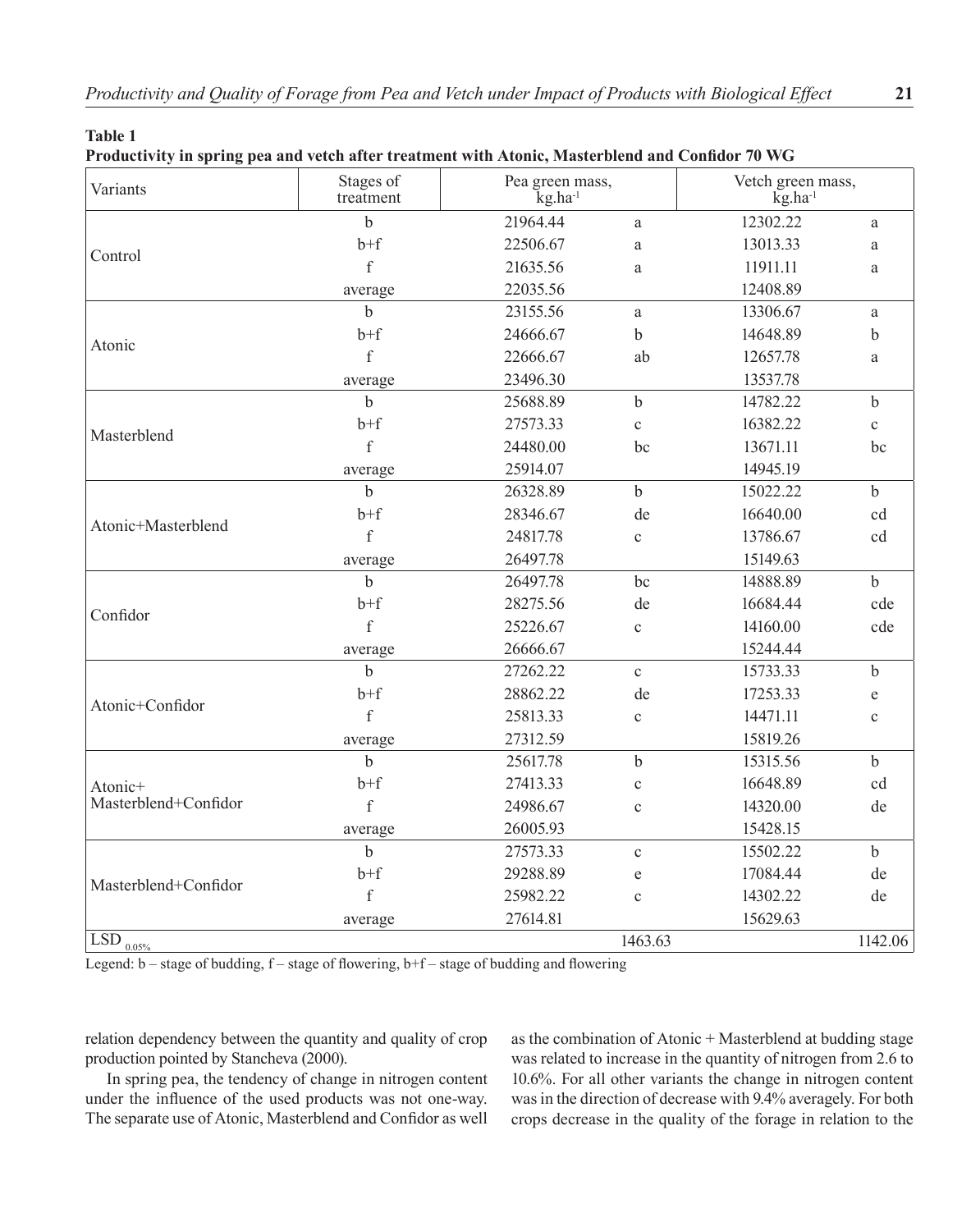#### **Table 2**

**Nitrogen content in forage mass of spring pea and vetch after treatment with Atonic, Masterblend and Confidor 70 WG, g.kg-1 forage mass**

| Variants             | Stages of<br>treatment                                                                                                                                                                                                                                                                                                                                                                                                                                                              | Pea  | Vetch |  |
|----------------------|-------------------------------------------------------------------------------------------------------------------------------------------------------------------------------------------------------------------------------------------------------------------------------------------------------------------------------------------------------------------------------------------------------------------------------------------------------------------------------------|------|-------|--|
|                      | h                                                                                                                                                                                                                                                                                                                                                                                                                                                                                   | 27.4 | 27.6  |  |
| Control              | $b+f$                                                                                                                                                                                                                                                                                                                                                                                                                                                                               | 27.6 | 30.5  |  |
|                      | $\mathbf{f}$                                                                                                                                                                                                                                                                                                                                                                                                                                                                        | 27.1 | 29.5  |  |
|                      | 27.4<br>average<br>$\mathbf b$<br>29.2<br>27.0<br>$h+f$<br>$\mathbf f$<br>27.1<br>27.8<br>average<br>b<br>28.1<br>$h+f$<br>24.6<br>f<br>25.2<br>26.0<br>average<br>h<br>30.3<br>25.0<br>$b+f$<br>f<br>24.5<br>26.6<br>average<br>29.0<br>b<br>$h+f$<br>22.1<br>f<br>24.3<br>25.2<br>average<br>27.4<br>h<br>$b+f$<br>25.1<br>$\mathbf{f}$<br>23.7<br>25.4<br>average<br>27.1<br>b<br>24.7<br>$b+f$<br>f<br>23.2<br>25.0<br>average<br>22.8<br>b<br>$h+f$<br>24.2<br>$\rm f$<br>22.8 | 29.2 |       |  |
|                      |                                                                                                                                                                                                                                                                                                                                                                                                                                                                                     |      | 27.7  |  |
| Atonic               |                                                                                                                                                                                                                                                                                                                                                                                                                                                                                     |      | 27.5  |  |
|                      |                                                                                                                                                                                                                                                                                                                                                                                                                                                                                     |      | 29.5  |  |
|                      |                                                                                                                                                                                                                                                                                                                                                                                                                                                                                     |      | 28.2  |  |
|                      |                                                                                                                                                                                                                                                                                                                                                                                                                                                                                     |      | 27.9  |  |
|                      |                                                                                                                                                                                                                                                                                                                                                                                                                                                                                     |      | 28.0  |  |
| Masterblend          |                                                                                                                                                                                                                                                                                                                                                                                                                                                                                     |      | 28.0  |  |
|                      |                                                                                                                                                                                                                                                                                                                                                                                                                                                                                     |      | 27.9  |  |
|                      |                                                                                                                                                                                                                                                                                                                                                                                                                                                                                     |      | 26.3  |  |
| Atonic+Masterblend   |                                                                                                                                                                                                                                                                                                                                                                                                                                                                                     |      | 28.2  |  |
|                      |                                                                                                                                                                                                                                                                                                                                                                                                                                                                                     |      | 27.0  |  |
|                      |                                                                                                                                                                                                                                                                                                                                                                                                                                                                                     |      | 27.1  |  |
|                      |                                                                                                                                                                                                                                                                                                                                                                                                                                                                                     |      | 27.2  |  |
| Confidor             |                                                                                                                                                                                                                                                                                                                                                                                                                                                                                     |      | 26.6  |  |
|                      |                                                                                                                                                                                                                                                                                                                                                                                                                                                                                     |      | 27.1  |  |
|                      |                                                                                                                                                                                                                                                                                                                                                                                                                                                                                     |      | 27.0  |  |
|                      |                                                                                                                                                                                                                                                                                                                                                                                                                                                                                     |      | 26.7  |  |
| Atonic+Confidor      |                                                                                                                                                                                                                                                                                                                                                                                                                                                                                     |      | 25.9  |  |
|                      |                                                                                                                                                                                                                                                                                                                                                                                                                                                                                     |      | 28.0  |  |
|                      |                                                                                                                                                                                                                                                                                                                                                                                                                                                                                     |      | 26.9  |  |
|                      |                                                                                                                                                                                                                                                                                                                                                                                                                                                                                     |      | 24.3  |  |
| Atonic+              |                                                                                                                                                                                                                                                                                                                                                                                                                                                                                     |      | 25.8  |  |
| Masterblend+Confidor |                                                                                                                                                                                                                                                                                                                                                                                                                                                                                     |      | 29.0  |  |
|                      |                                                                                                                                                                                                                                                                                                                                                                                                                                                                                     |      | 26.4  |  |
|                      |                                                                                                                                                                                                                                                                                                                                                                                                                                                                                     |      | 24.4  |  |
| Masterblend+Confidor |                                                                                                                                                                                                                                                                                                                                                                                                                                                                                     |      | 23.6  |  |
|                      |                                                                                                                                                                                                                                                                                                                                                                                                                                                                                     |      | 28.4  |  |
|                      | average                                                                                                                                                                                                                                                                                                                                                                                                                                                                             | 23.3 | 25.5  |  |

Legend: b – stage of budding, f – stage of flowering, b+f – stage of budding and flowering

nitrogen content was the most expressed after treatment with combination Masteblend + Confidor.

Atonic created better conditions for growth and development of plants compared to control, despite the high population density of pea aphid when applied separately (Table 3). The combination of the stimulator with leaf fertilizer Masterblend, resulted in a reduction the aphid number averagely of 15.1% in forage peas and 17.1% - in vetch. That determined the realization of higher productivity. The treatment of plants with Masterblend favored the regulation of *Acyrthosiphon pisum* density and also created conditions for increasing the green mass production. Similar results related to the reduction of the aphid density from 10.6 to 12.8% in terms of balanced fertilization in peas, reported Vladimirovich (2008).

Pronounced reduction in the number of *A. pisum* was established after treatment with Confidor (separate or in combination) - from 34.9 to 55.4% in pea and from 35.4 to 56.8% - in vetch, which was associated with the high efficacy of the insecticide. Best results and providing complete control of the population density of the pea aphid were established by the combined application of Confidor with Masterblend (55.4 and 56.8% reduction of numbers).

In regard to the stages of application of Confidor, Masterblend and Atonik regardless separate or in combination, the lowest aphid density was established by simultaneous treatment of pea and vetch in budding and flowering stages as compared to the separate use of the products. The two-time treatment of plants was associated with a reduction in numbers of aphids on average by 24.6 and 32.0% in comparison with the single application in the budding stage and in the flowering stage, respectively in vetch, and in pea - by 22.0 and 35.4%. The most pronounced reduction in numbers was detected after use of the combination Confidor and Masterblend in budding and flowering stages with 65.7 and 69.8%, respectively in pea and vetch.

The insecticide product Confidor had high efficacy against the pea aphid during the three years of study (Table 4). The highest toxicity was found in his combination with Masterblend - from 75.6 to 85.2% in forage pea, and from 82.1 to 90.6% - in vetch. The absence of the wax coating and the presence of a soft leaf structure in vetch favored retention and penetration of products in plant cells, which led to a higher efficacy of the insecticide.

# **Conclusions**

The changes in the green mass productivity after use of growth stimulant Atonic, leaf fertilizer Masterblend and insecticide Confidor were stronger pronounced in spring vetch (VC=10.3) and weaker pronounced in spring pea (VC=8.5). The positive effect on the productivity in result of the separate and combined use of products was in limits from 6.6 to 25.3% in pea and respectively from 9.0 to 27.3% in vetch in comparison with control, as the combinations with the most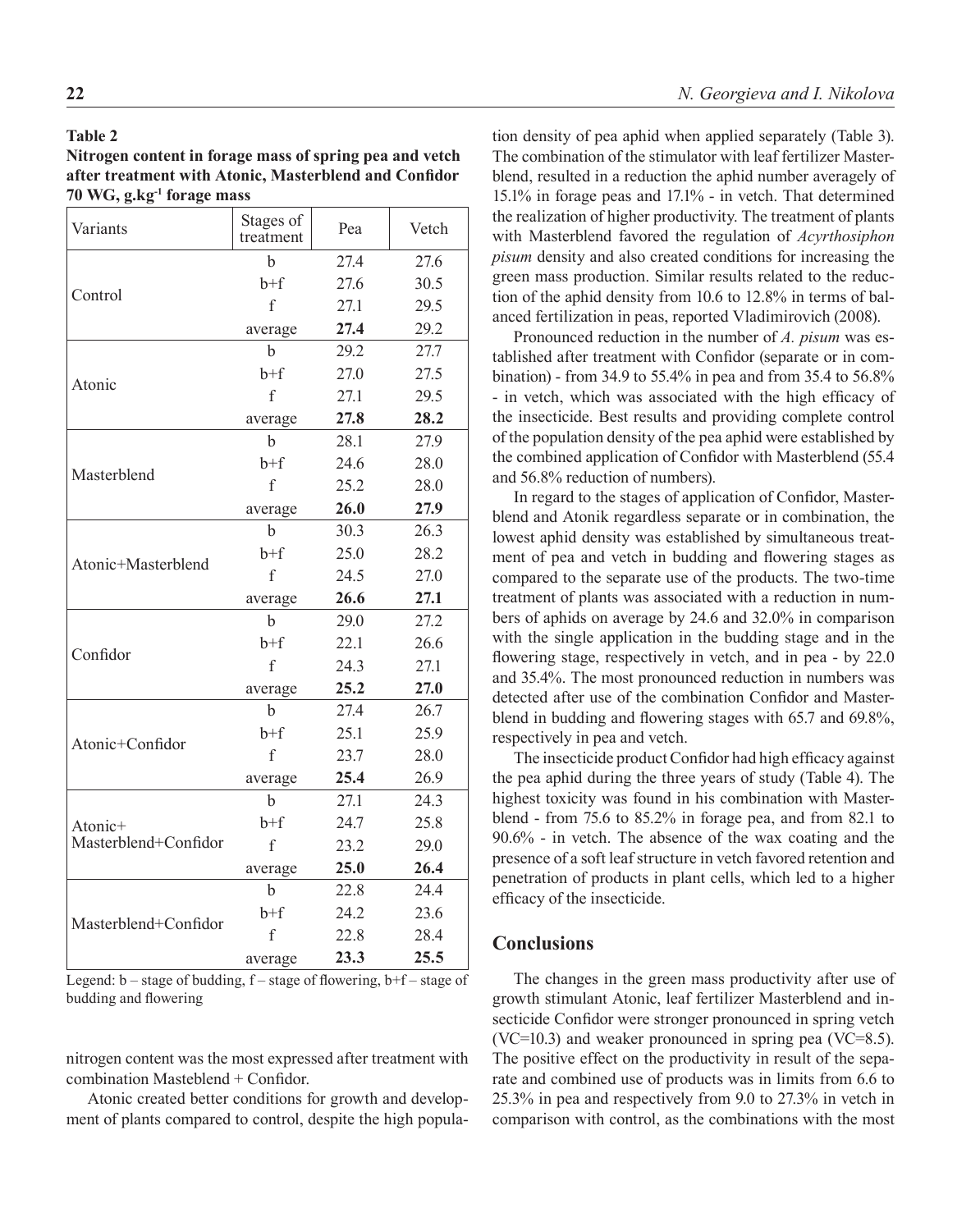# **Table 3**

**Effect of treatment with Atonic, Masterblend and Confidor on** *Acyrthosiphon pisum* **Harris abundance during the growing season**

|                                      | Stage of<br>treatment | Number of insects / 100 sweeps |        |        |         |                          |       |       |              |         |           |
|--------------------------------------|-----------------------|--------------------------------|--------|--------|---------|--------------------------|-------|-------|--------------|---------|-----------|
| Variants                             |                       |                                |        | Pea    |         |                          |       |       | <b>Vetch</b> |         |           |
|                                      |                       | 2007                           | 2008   | 2009   | Average | $-1,0/6$                 | 2007  | 2008  | 2009         | Average | $-1, 0/6$ |
|                                      | $\mathbf b$           | 769.0                          | 1130.1 | 895.3  | 931.5   |                          | 170.5 | 557.5 | 90.0         | 272.7   |           |
| Control                              | $b+f$                 | 782.2                          | 1143.2 | 922.5  | 949.3   |                          | 214.5 | 607.1 | 112.5        | 311.4   |           |
|                                      | $\rm f$               | 726.1                          | 1071.7 | 887.8  | 895.2   |                          | 194.5 | 540.0 | 103.7        | 279.4   |           |
|                                      | average               | 759.1                          | 1115.0 | 901.9  | 925.3   | $\overline{\phantom{0}}$ | 193.2 | 568.2 | 102.1        | 287.8   |           |
| Atonic                               | $\mathbf b$           | 835.3                          | 1452.6 | 1283.3 | 1190.4  | 26.8                     | 195.7 | 621.0 | 101.6        | 306.1   | 12.2      |
|                                      | $b+f$                 | 1240.3                         | 1894.7 | 1540.2 | 1558.4  | 63.8                     | 237.4 | 753.6 | 130.3        | 373.8   | 20.0      |
|                                      | $\rm f$               | 713.4                          | 1209.4 | 947.5  | 956.8   | 5.9                      | 205.8 | 644.0 | 111.7        | 320.5   | 14.7      |
|                                      | average               | 929.7                          | 1518.9 | 1257.0 | 1235.2  | 32.2                     | 213.0 | 672.9 | 114.5        | 333.5   | 15.9      |
| Masterblend                          | $\mathbf b$           | 746.0                          | 1035.3 | 860.9  | 880.7   | $-5.1$                   | 157.3 | 500.4 | 95.0         | 250.9   | $-8.0$    |
|                                      | $b+f$                 | 688.4                          | 944.5  | 821.7  | 818.2   | $-13.4$                  | 167.4 | 458.0 | 86.5         | 237.3   | $-23.8$   |
|                                      | $\rm f$               | 707.4                          | 1097.0 | 871.7  | 892.0   | $-0.7$                   | 171.6 | 480.5 | 93.3         | 248.5   | $-11.1$   |
|                                      | average               | 713.9                          | 1025.6 | 851.4  | 863.7   | $-6.4$                   | 165.4 | 479.6 | 91.6         | 245.6   | $-14.7$   |
|                                      | $\mathbf b$           | 703.8                          | 959.4  | 773.3  | 812.2   | $-12.4$                  | 148.5 | 501.0 | 88.5         | 246.0   | $-9.8$    |
| Atonic +                             | $b + f$               | 619.1                          | 884.3  | 688.4  | 730.6   | $-23.0$                  | 153.0 | 428.6 | 84.2         | 221.9   | $-28.7$   |
| Masterblend                          | $\rm f$               | 656.6                          | 1004.3 | 767.8  | 809.6   | $-9.8$                   | 177.3 | 474.0 | 93.3         | 248.2   | $-11.2$   |
|                                      | average               | 659.8                          | 949.3  | 743.2  | 784.1   | $-15.1$                  | 159.6 | 467.9 | 88.7         | 238.7   | $-17.1$   |
|                                      | b                     | 468.5                          | 678.3  | 550.0  | 565.6   | $-39.2$                  | 120.6 | 357.1 | 79.4         | 185.7   | $-31.9$   |
| Confidor                             | $b + f$               | 350.2                          | 533.4  | 410.4  | 431.3   | $-54.7$                  | 119.7 | 213.5 | 70.1         | 134.4   | $-56.8$   |
|                                      | $\rm f$               | 584.3                          | 687.5  | 612.5  | 628.1   | $-28.8$                  | 134.3 | 348.4 | 86.0         | 189.6   | $-32.2$   |
|                                      | average               | 467.7                          | 633.1  | 524.3  | 541.7   | $-40.9$                  | 124.9 | 306.3 | 78.5         | 169.9   | $-41.0$   |
|                                      | b                     | 385.9                          | 567.4  | 426.7  | 460.0   | $-50.6$                  | 130.1 | 348.5 | 67.3         | 182.0   | $-33.3$   |
| Atonic + Confidor                    | $b + f$               | 293.4                          | 465.7  | 342.7  | 367.3   | $-61.5$                  | 81.5  | 180.5 | 50.0         | 104.0   | $-66.6$   |
|                                      | f                     | 456.4                          | 623.6  | 542.5  | 540.8   | $-39.3$                  | 120.0 | 257.3 | 80.6         | 152.6   | $-45.4$   |
|                                      | average               | 378.6                          | 552.2  | 437.3  | 456.0   | $-50.5$                  | 110.5 | 262.1 | 66.0         | 146.2   | $-49.2$   |
| Atonic +<br>Masterblend+<br>Confidor | b                     | 517.6                          | 749.1  | 563.3  | 610.0   | $-34.5$                  | 138.8 | 403.8 | 80.4         | 207.7   | $-23.8$   |
|                                      | $b+f$                 | 417.1                          | 611.0  | 490.0  | 506.0   | $-46.7$                  | 120.9 | 315.2 | 61.1         | 165.7   | $-46.8$   |
|                                      | $\rm f$               | 608.7                          | 757.4  | 665.0  | 677.0   | $-23.5$                  | 144.8 | 336.7 | 70.7         | 184.1   | $-34.1$   |
|                                      | average               | 514.5                          | 705.8  | 572.8  | 597.7   | $-34.9$                  | 134.8 | 351.9 | 70.7         | 185.8   | $-35.4$   |
|                                      | $\mathbf b$           | 312.8                          | 514.6  | 406.7  | 411.4   | $-56.1$                  | 92.5  | 284.6 | 72.5         | 149.9   | $-45.0$   |
| Masterblend +                        | $b + f$               | 234.3                          | 450.5  | 310.5  | 331.8   | $-65.7$                  | 67.3  | 161.3 | 53.3         | 94.0    | $-69.8$   |
| Confidor                             | $\rm f$               | 400.5                          | 586.9  | 507.5  | 498.3   | $-44.3$                  | 114.2 | 207.8 | 66.7         | 129.6   | $-53.6$   |
|                                      | average               | 315.9                          | 517.3  | 408.2  | 413.8   | $-55.4$                  | 91.3  | 217.9 | 64.2         | 124.5   | $-56.8$   |

Legend: b – stage of budding, f – stage of flowering, b+f – stage of budding and flowering

## **Table 4**

**Efficacy of Confidor 70 WG against** *Acyrthosiphon pisum***, %**

| Variants                                | Pea  |      |      | Vetch |       |      |  |
|-----------------------------------------|------|------|------|-------|-------|------|--|
|                                         | 2007 | 2008 | 2009 | 2007  | 2008  | 2009 |  |
| ⊦Confidor 70 WG                         | 75.1 | 66.0 | 70.1 | 80.9  | 94.3  | 80.4 |  |
| Confidor 70 WG + Atonic                 | 74.3 | 70.5 | 80.6 | 90.4  | 100.0 | 85.2 |  |
| Confidor $70 WG + Atonic + Masterblend$ | 71.2 | 69.6 | 78.4 | 87.8  | 86.7  | 79.8 |  |
| Confidor $70 WG + Masterblend$          | 80.8 | 75.6 | 852  | 90.0  | 90.6  | 82.1 |  |